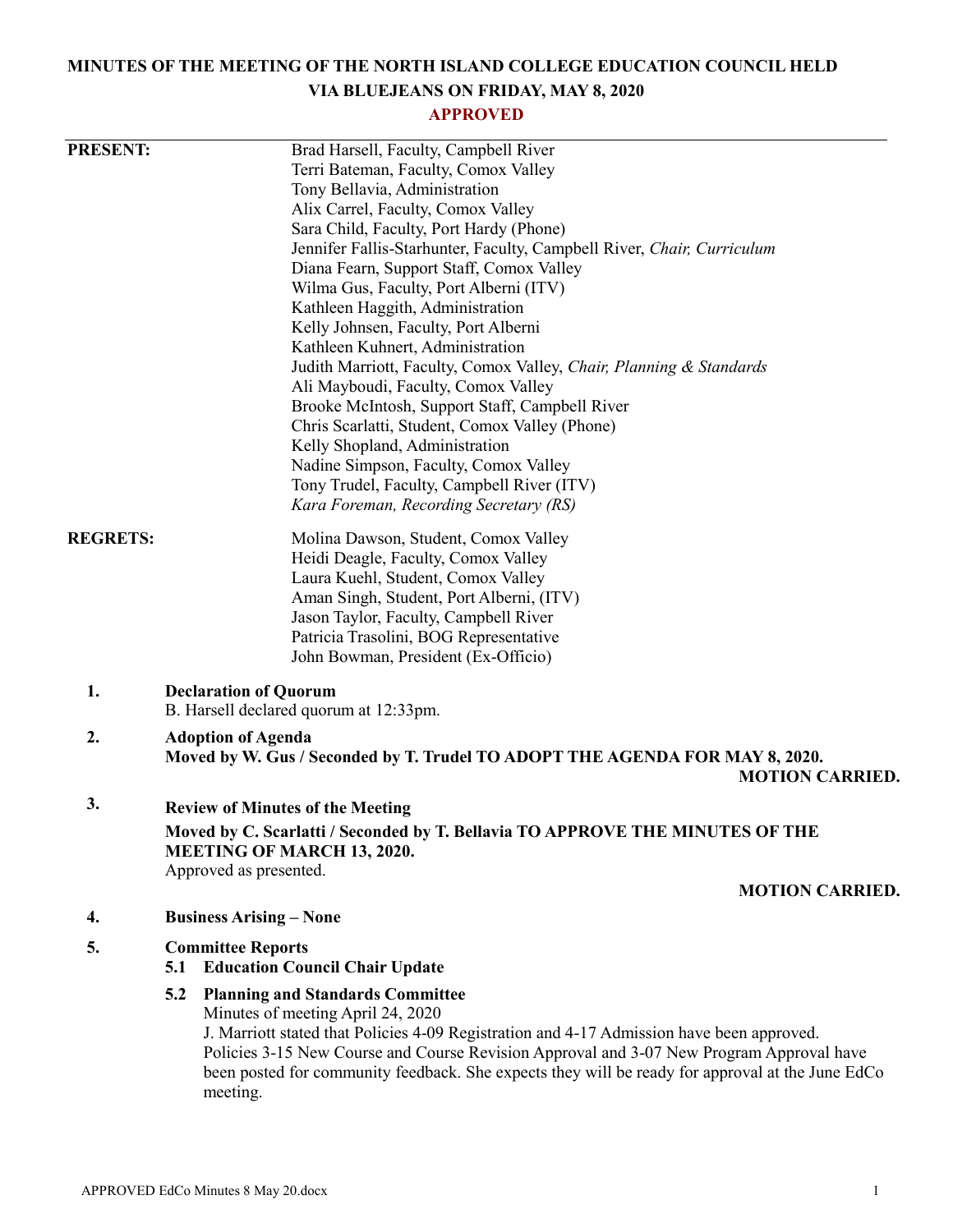#### **5.3 Fast Track Committee**

Minutes of March & April 2020

*Items 5.3.1 and 5.3.2 were taken together*

- **5.3.1** Program Revision – Automotive Service Technician Foundation Harmonized Certificate
- **5.3.2** Program Revision – Welder Foundation Harmonized Certificate

**Moved by J. Fallis Starhunter / Seconded by C. Scarlatti TO APPROVE THE PROGRAM REVISIONS.**

#### **EFFECTIVE/START DATE: FA 2020**

**MOTION CARRIED.**

**5.3.3** Program Revisions – Activity Assistant and Hospital Unit Clerk **Moved by J. Fallis Starhunter / Seconded by C. Scarlatti TO APPROVE THE PROGRAM REVISION. EFFECTIVE/START DATE: FA 2020**

**MOTION CARRIED.**

**5.3.4** Program Revisions – Bachelor of Science, Nursing

**Moved by J. Fallis Starhunter / Seconded by K. Haggith TO APPROVE THE PROGRAM REVISION.**

#### **EFFECTIVE/START DATE: FA 2020**

**MOTION CARRIED.**

#### **5.4 Curriculum Committee**

Minutes of April 24, 2020

#### **Business**

|  |  | Items $5.4.1 - 5.4.3$ were taken together |  |  |  |  |
|--|--|-------------------------------------------|--|--|--|--|
|--|--|-------------------------------------------|--|--|--|--|

- **5.4.1** Course Revision – BUS 100 Financial Accounting Fundamentals
- **5.4.2** Course Revision – BUS 200 Financial Accounting Fundamentals II
- **5.4.3** Course Revision – BUS 211 Intermediate Financial Accounting

#### **Moved by J. Fallis Starhunter / Seconded by C. Scarlatti TO APPROVE THE COURSE REVISIONS WITH AMENDMENTS AS NOTED BELOW.**

**EFFECTIVE/START DATE: FA 2020**

**Requested Revisions: (RS)**

*(on ALL relevant courses)*

*Student Evaluation*

*Change "a grade of" to "an average of"*

#### **MOTION CARRIED.**

#### *Items 5.4.4 – 5.4.6 were taken together*

- **5.4.4** Course Revision – BUS 217 Management Accounting
- **5.4.5** Course Revision – BUS 221 Commercial Law
- **5.4.6** Course Revision – BUS 223 Taxation I

#### **Moved by J. Fallis Starhunter / Seconded by C. Scarlatti TO APPROVE THE COURSE REVISIONS WITH AMENDMENTS AS NOTED BELOW.**

#### **EFFECTIVE/START DATE: FA 2020**

**Requested Revisions: (RS)**

*(as noted on 5.4.1 and)*

*Description*

*Add "This course…" (on all relevant courses)*

#### **MOTION CARRIED.**

#### *Items 5.4.7 – 5.4.9 were taken together*

- **5.4.7** Course Revision – BUS 244 Finance
- **5.4.8** Course Revision – BUS 270 Software for Accounting Professionals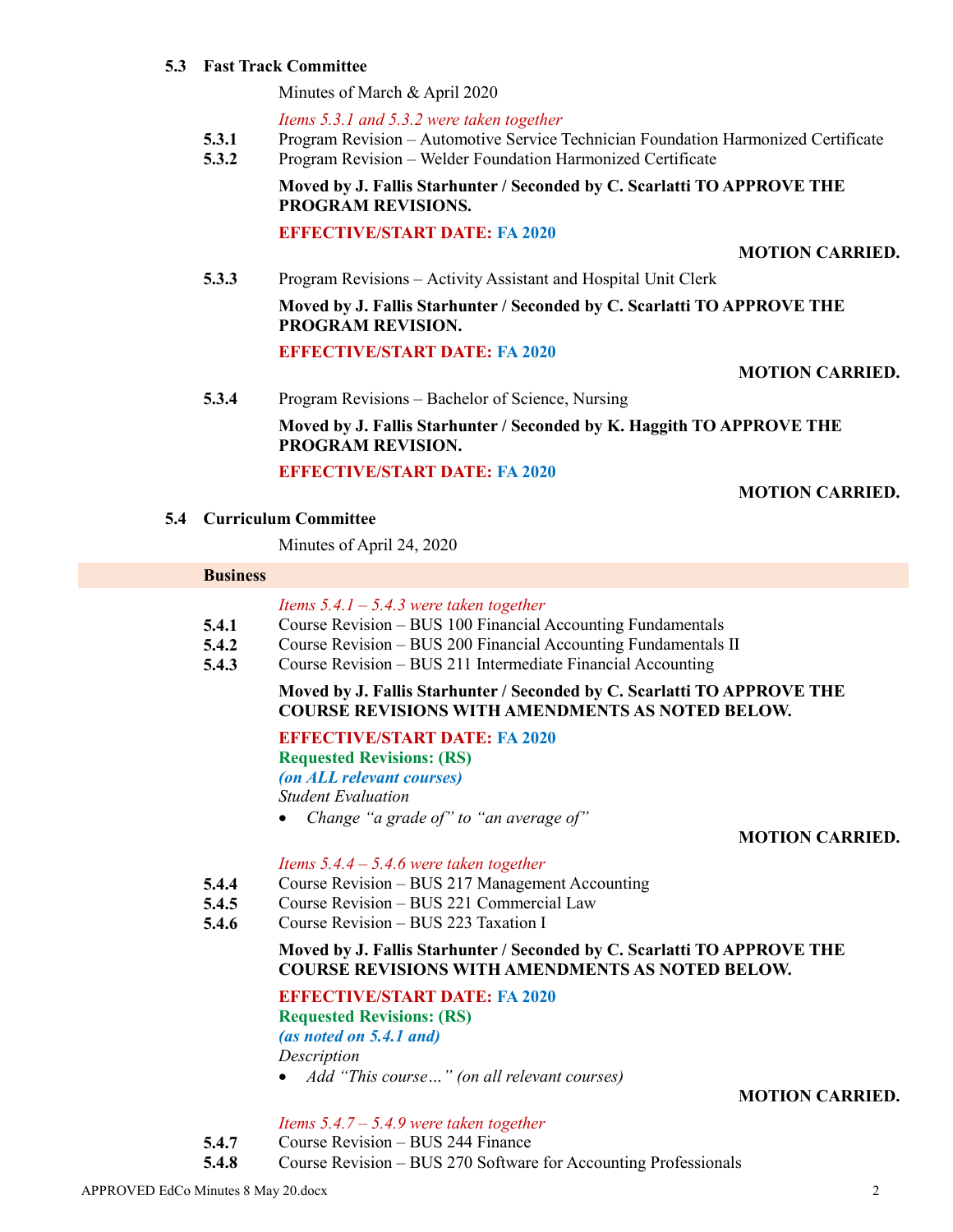**5.4.9** Course Revision – BUS 290 Management Information Systems

**Moved by J. Fallis Starhunter / Seconded by C. Scarlatti TO APPROVE THE COURSE REVISIONS WITH AMENDMENTS AS NOTED BELOW.**

**EFFECTIVE/START DATE: FA 2020 Requested Revisions: (RS)** *(as noted for all courses)*

**MOTION CARRIED.**

#### *Items 5.4.10 – 5.4.12 were taken together*

- **5.4.10** Course Revision – BUS 312 Intermediate Financial Accounting I
- **5.4.11** Course Revision – BUS 318 Advanced Cost Accounting
- **5.4.12** Course Revision – BUS 323 Taxation II

#### **Moved by J. Fallis Starhunter / Seconded by C. Scarlatti TO APPROVE THE COURSE REVISIONS WITH AMENDMENTS AS NOTED BELOW.**

**EFFECTIVE/START DATE: FA 2020 Requested Revisions: (RS)** *(as noted for all courses)*

#### **MOTION CARRIED.**

#### *Items 5.4.13 – 5.4.15 were taken together*

- **5.4.13** Course Revision – BUS 335 Quantitative Methods
- **5.4.14** Course Revision – BUS 418 Advanced Managerial Accounting
- **5.4.15** Course Revision – BUS 419 Advanced Financial Accounting

#### **Moved by J. Fallis Starhunter / Seconded by W. Gus TO APPROVE THE COURSE REVISIONS WITH AMENDMENTS AS NOTED BELOW.**

#### **EFFECTIVE/START DATE: FA 2020 Requested Revisions: (RS)** *(as noted for all courses)*

**MOTION CARRIED.**

#### *Items 5.4.16 – 5.4.18 were taken together*

- **5.4.16** Course Revision – BUS 420 Introduction to Auditing
- **5.4.17** Course Revision – BUS 421 Accounting Theory
- **5.4.18** Course Revision – BUS 492 Strategic Management

#### **Moved by J. Fallis Starhunter / Seconded by C. Scarlatti TO APPROVE THE COURSE REVISIONS WITH AMENDMENTS AS NOTED BELOW.**

**EFFECTIVE/START DATE: FA 2020 Requested Revisions: (RS)** *(as noted for all courses)*

#### **MOTION CARRIED.**

#### *Items 5.4.19 – 5.4.22 were taken together*

- **5.4.19** Course Revision – ECO 110 Principles of Microeconomics
- **5.4.20** Course Revision – ECO 111 Principles of Macroeconomics
- **5.4.21** Course Revision – ECO 245 Money and Banking
- **5.4.22** Course Revision – ECO 270 Environmental Economics

### **Moved by J. Fallis Starhunter / Seconded by C. Scarlatti TO APPROVE THE COURSE REVISIONS WITH AMENDMENTS AS NOTED BELOW.**

# **EFFECTIVE/START DATE: FA 2020 Requested Revisions: (RS)**

*(as noted for all courses)*

#### **MOTION CARRIED.**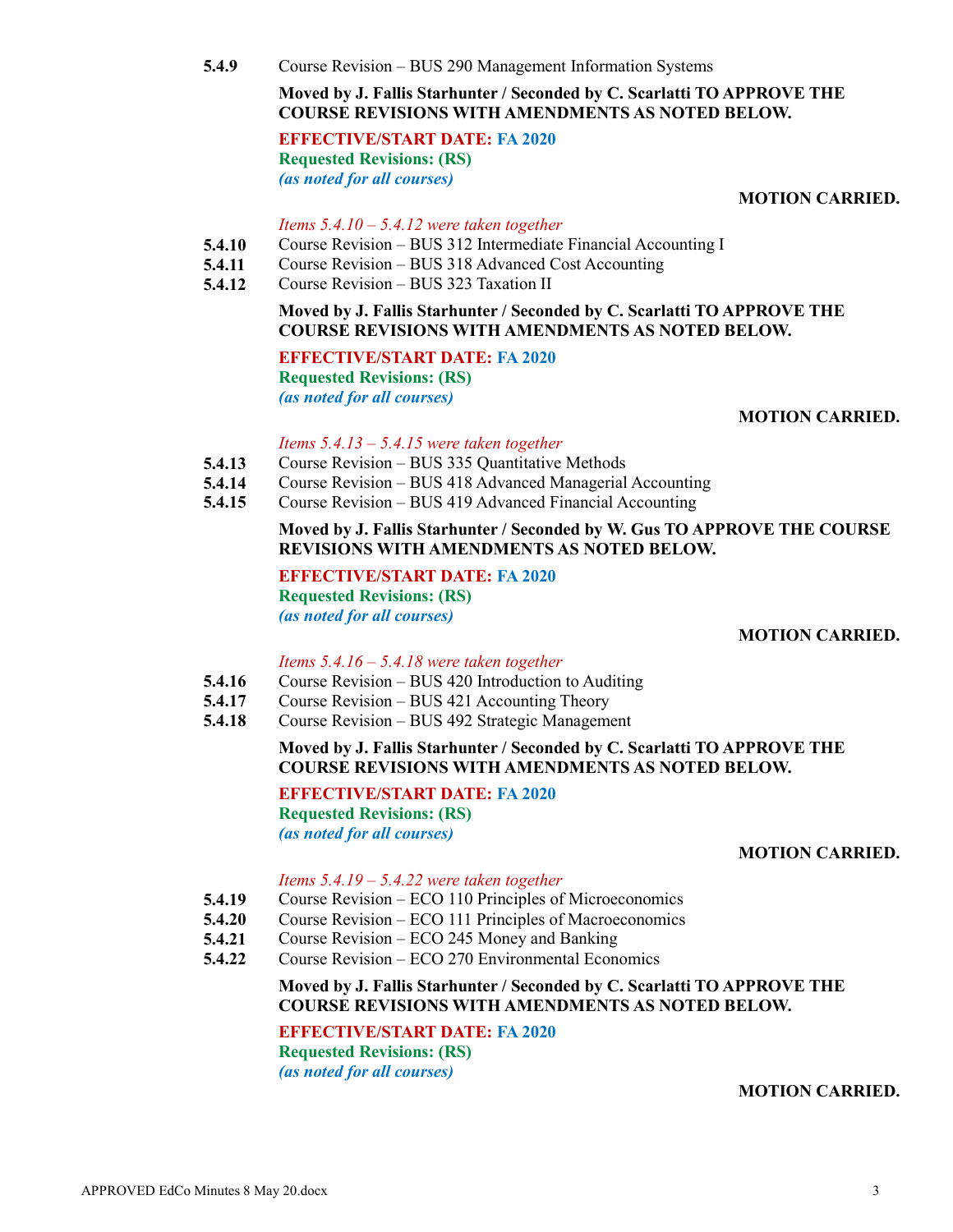# **Accessible Learning Programs**

**5.4.23** Program Revision – Practical Academics for the Workplace

**Moved by J. Fallis Starhunter / Seconded by C. Scarlatti TO APPROVE THE PROGRAM REVISION.**

# **EFFECTIVE/START DATE: FA 2020**

## **MOTION CARRIED.**

## *Items 5.4.24 – 5.4.26 were taken together*

- **5.4.24** Course Revision – AED 030 Basic Computer Skills
- **5.4.25** Course Revision – AED 032 Math, Money, and Managing It All!
- **5.4.26** Course Revision – AED 036 Intermediate Computer Skills

# **Moved by J. Fallis Starhunter / Seconded by K. Johnsen TO APPROVE THE COURSE REVISIONS WITH AMENDMENTS AS NOTED BELOW.**

#### **EFFECTIVE/START DATE: FA 2020**

**Requested Revisions: (RS)** *(AED 030) Course Content 7 th bullet; "Using" (AED 036) Course Content*

*5 th bullet; "Using"*

# **MOTION CARRIED.**

# *Items 5.4.27 – 5.4.28 were taken together*

- **5.4.27** Course Revision – AED 037 Exploring the World with Computers
- **5.4.28** Course Revision – AED 038 Literacy for Life

# **Moved by J. Fallis Starhunter / Seconded by C. Scarlatti TO APPROVE THE COURSE REVISIONS.**

# **EFFECTIVE/START DATE: FA 2020**

#### **MOTION CARRIED.**

**5.4.29** Course Deactivation – AED 039 Latch-On Literacy: Self and Community

#### **Moved by J. Fallis Starhunter / Seconded by C. Scarlatti TO APPROVE THE COURSE DEACTIVATION.**

# **EFFECTIVE/START DATE: FA 2020**

**MOTION CARRIED.**

- **5.4.30** *Items 5.4.30 – 5.4.32 were taken together* Course Revision – AED 041 Computer Foundations
- **5.4.31** Course Revision – AED 042 Budgeting and Managing Your Money
- **5.4.32** Course Revision – AED 046 Introduction to Inspiration Computer Program

# **Moved by J. Fallis Starhunter / Seconded by W. Gus TO APPROVE THE COURSE REVISIONS.**

# **EFFECTIVE/START DATE: FA 2020**

# **MOTION CARRIED.**

*Items 5.4.33 – 5.4.34 were taken together*

- **5.4.33** Course Revision – AED 047 Emergent Literacy
- **5.4.34** Course Revision – AED 048 Literacy: Book Club

# **Moved by J. Fallis Starhunter / Seconded by C. Scarlatti TO APPROVE THE COURSE REVISIONS.**

#### **EFFECTIVE/START DATE: FA 2020**

# **MOTION CARRIED.**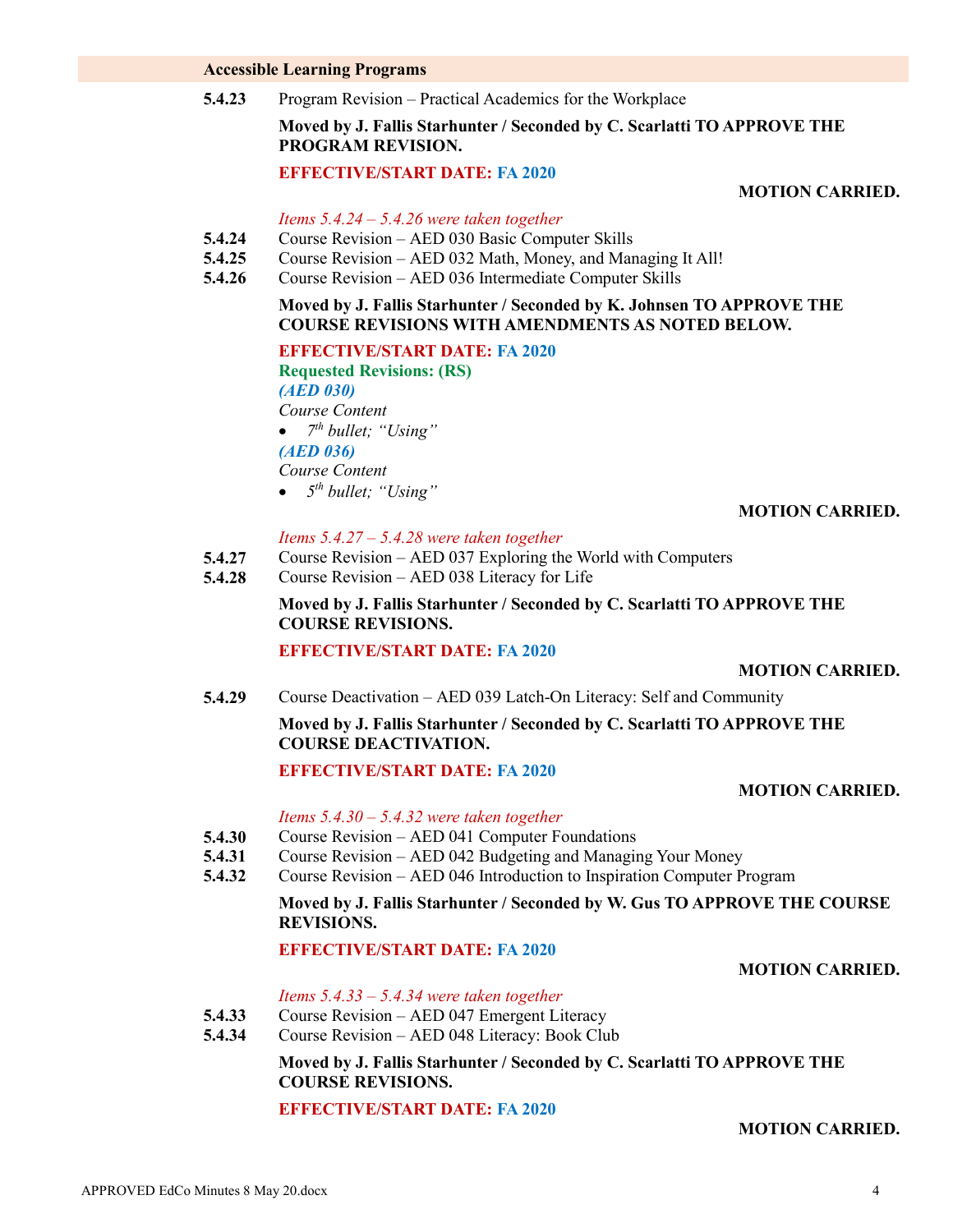**5.4.35** Course Deactivation – AED 049 Latch-On Literacy: The World Beyond

# **Moved by J. Fallis Starhunter / Seconded by C. Scarlatti TO APPROVE THE COURSE DEACTIVATION.**

# **EFFECTIVE/START DATE: FA 2020**

## **MOTION CARRIED.**

*Items 5.4.36 – 5.4.38 were taken together*

- **5.4.36** Course Revision – AED 053 Scheduling, Clock and Calendar Skills
- **5.4.37** Course Revision – AED 054 Literacy for Life 2
- **5.4.38** Course Revision – AED 055 Literacy for Life 3

# **Moved by J. Fallis Starhunter / Seconded by C. Scarlatti TO APPROVE THE COURSE REVISIONS.**

#### **EFFECTIVE/START DATE: FA 2020**

# **MOTION CARRIED.**

# *Items 5.4.39 – 5.4.41 were taken together*

- **5.4.39** Course Revision – AED 057 Advanced Literacy
- **5.4.40** Course Revision – AED 059 Math and Money Basics
- **5.4.41** Course Revision – AED 063 Advanced Literacy 2

# **Moved by J. Fallis Starhunter / Seconded by C. Scarlatti TO APPROVE THE COURSE REVISIONS.**

# **EFFECTIVE/START DATE: FA 2020**

# **MOTION CARRIED.**

#### *Items 5.4.42 – 5.4.44 were taken together*

- **5.4.42** Course Revision – AED 064 Advanced Literacy 3
- **5.4.43** Course Revision – AED 065 Literacy Book Club 2
- **5.4.44** Course Revision – AED 066 Literacy Book Club 3

# **Moved by J. Fallis Starhunter / Seconded by C. Scarlatti TO APPROVE THE COURSE REVISIONS WITH AMENDMENTS AS NOTED BELOW.**

**EFFECTIVE/START DATE: FA 2020 Requested Revisions: (RS)** *(AED 065 & AED 066) Description*

*Add "In this course…"*

#### **MOTION CARRIED.**

### *Items 5.4.45 – 5.4.48 were taken together*

- **5.4.45** Course Revision – AED 067 Adaptive Technology for Communication
- **5.4.46** Course Revision – AED 068 Basic Computer Skills 2
- **5.4.47** Course Revision – AED 069 Computer Foundations 2
- **5.4.48** Course Revision – AED 070 Intermediate Computer Skills 2

# **Moved by J. Fallis Starhunter / Seconded by C. Scarlatti TO APPROVE THE COURSE REVISIONS WITH AMENDMENTS AS NOTED BELOW.**

#### **EFFECTIVE/START DATE: FA 2020**

#### **MOTION CARRIED.**

# **6. New Business**

6.1 Memo from the Executive Vice President, Academic & Chief Operating Officer

**Moved by J. Marriott / Seconded by J. Fallis Starhunter** that Education Council acknowledges and endorses that faculty have flexibility related to student evaluation and assessment methods (including weighting) as indicated in Authorized Course Descriptions (ACDs). This acknowledgment will be in effect as of March 16, 2020 for the remainder of the 2019-20 academic year and for the entire 2020-21 academic year, as appropriate to the subject area, and as approved by the relevant dean/director, and in compliance with North Island College policies.